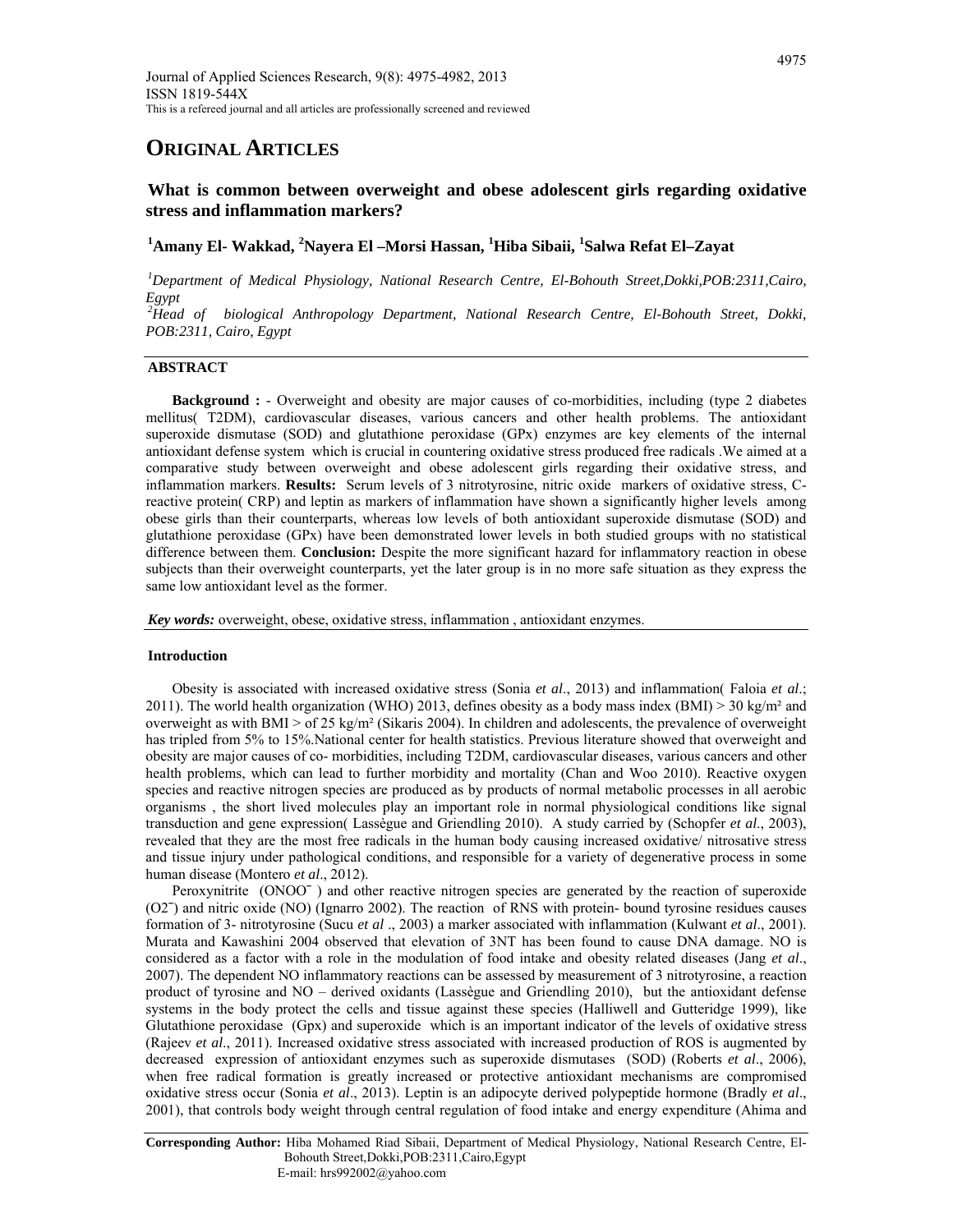Flier 2000). Obese individuals typically have relatively elevated serum protein and is produced by the liver in response to stress ( Farah and Mohd 2010) and it has been observed by (Das and Fams 2001) an elevated levels of CRP in obese and overweight children. Despite the more significant hazard for inflammatory reaction in obese subjects than their overweight counterparts, yet the later group is in no more safe situation as they express the same low antioxidant level as the former.

# *Methods:*

### *Subjects and anthropometric measurements:*

The current study was carried out on one hundred and twenty ( 120) overweight and obese adolescent girls with age range from 13 to 18 years old , through a project conducted in the National Research Centre, Egypt. It was a cross-sectional survey. Two local public schools in Cairo were enrolled in this study regarding adolescents (one preparatory school and one secondary school). Permission to perform the study was granted by the Ministry of Education, and the directors of the school included in the research.

The protocol was approved by the "Ethical Committee" of the "National Research Centre". In accordance with the code of ethics of the world medical association (Declaration of Helsinki ) Of the total sample, one hundred and twenty adolescent girls with the complaint of overweight and obesity were included in the current research after obtaining written informed consent from their parents. Student assent was also obtained. The adolescents were required to meet the following inclusion criteria: age, 13–18 years and BMI>95 percentile for age and gender, students were excluded if they had a prior major illness, including type I or II diabetes, took medications or had a condition known to influence body composition, and insulin secretion (eg. Glucocorticoids therapy, hypothyroidism, Cushing's disease). Each adolescent underwent a complete physical examination, including anthropometric measures. The height and the weight were recorded. The height was measured to the nearest 0.5 cm on a Holtain portable anthropometer, and the weight was determined to the nearest 0.1 kg on a Seca scale Balance with the subject dressed minimum clothes and no shoes. Body mass index ( BMI) was calculated as Weight (kg) / Height  $(m<sup>2</sup>)$ .

The participating adolescent girls were divided into two groups according to BMI and fat percentage. overweight Group I (sixty subjects) with BMI >25 and Group II(sixty subjects) with BMI >30

### *Sample collections:*

Blood was drawn from the antecubital vein of the students, and sera were separated by centrifugation and kept frozen at -80<sup>o</sup>C until analysis.

#### *Research methods and procedures:*

# *Biochemical assays:*

All samples were assayed in duplicate.

#### *Measurement of Oxidative stress markers:*

1-Nitrotyrosine was chosen as a marker of oxidative stress. Fasting plasma concentrations of nitrotyrosine were measured by using a commercial enzyme linked immunosorbent assay kit (OXiSelect Nitrotyrosine ELISA kit Catalog Number STA-305 Cell Biolabs, INC. 10225 Barnes Canyon Road, Suite A103, San Diego, CA 92121 )

2-Serum levels of NO were measured using colorimetric Non –enzymatic assay for nitric oxide product no. NB88 (Oxford Biomedical Research Superior Science Reliable Results) the kit can be used to accurately measure as little as 1pmol/ml following the method described by Schmidt *et al*.; 1995.

3-Human Cu/Zn SOD activity was estimated in serum by using Enzyme – linked immuno- sorbent assay ELISA kit produced by Bender Med system GmbH, Austria, Europe, the limit of detection(sensitivity) was determined to be 0.04 mg/ ml.

4-Glutathione peroxidase activity was estimated in erythrocyte lysate by using ELISA kit produced by Bender Med system GmbH, Austria, Europe, the limit of detection (sensitivity) was determined to be 0.04 mg/ ml.

# *Inflammatory markers:*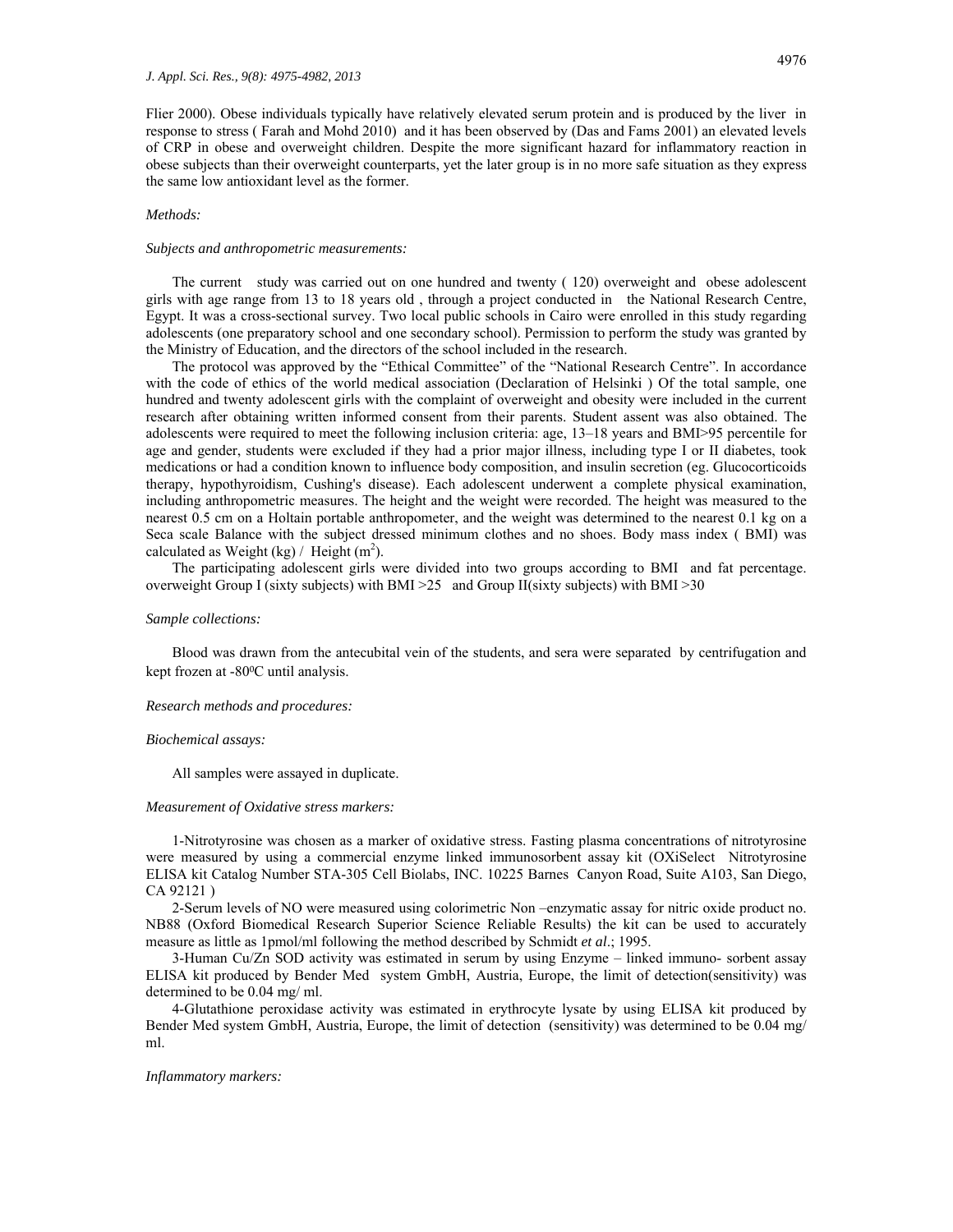Serum concentrations of leptin, and hs- CRP were measured by using a sandwich enzyme-linked immunosorbent assay.

Leptin levels were determined with an (ELIZA) procedure using commercial kits (Diagnostics Biochem Canada Inc 1020 Hargrieve Road) and the sensitivity of detection 0.5ng.ml.

Serum CRP levels were determined with an enzyme- linked immunosorbant assay (ELIZA) technique according to the method of Roberts *et al* using commercial kits (BioCheck, Inc 323 Vintage Park Drive Foster City, CA 94404) and the sensitivity of detection level was 0.1 mg\L.

# *Statistical analysis:*

All values are expressed as mean ±SE and the differences between the two groups were calculated by student´s t test. The correlation was done between different parameters using Pearson correlation. All analyses were carried out using SPSS version 16 ( IBM , Chicago IL, USA. Statistical software) the statistical significance was set at  $p<0.05$ 

# *Results:*

#### *Subject characteristics:*

### *Main features of obese and overweight adolescent girls are shown in Table (1):*

#### **Table 1:** Anthropometric measurements of overweight and obese girls.

| Parameters      | Mean±SE overweight (GroupI) | $Mean \pm SE$<br>Obese<br>(Group II) | Significance<br>P value |
|-----------------|-----------------------------|--------------------------------------|-------------------------|
| BMI $k\Omega/m$ | $27.65 \pm 0.238$           | $34.56 \pm 1.48$                     | 0.001                   |
| Fat%            | $38.02 \pm 0.8$             | $42.4 \pm 1.52$                      | 0.013                   |

 $p$ <0.0001= very highly significant difference.

# **Table 2:** Comparison between overweight and obese subjects regarding Oxidative stress markers.

| Parameters                           | $Mean \pm SE$    | $Mean \pm SE$    | Significance |
|--------------------------------------|------------------|------------------|--------------|
|                                      | Overweight       | Obese            | P value      |
|                                      | (GroupI)         | (Group II)       |              |
|                                      |                  |                  |              |
|                                      |                  |                  |              |
| Nitrotyrosine nM                     | $6.18 \pm 0.46$  | $30.65 \pm 7.2$  | 0.001        |
| Nitric oxide (NO) pmol/ml            | $21.7 \pm 1.34$  | $32.1 \pm 1.80$  | 0.005        |
| Superoxide dismutase (SOD) ng/ml     | $81.64 \pm 6.81$ | $69.82 \pm 7.03$ | 0.232 NS     |
| Glutathione peroxidase (GPx) nmol/ml | $40.58 \pm 5.17$ | $36.61 \pm 22.1$ | 0.548 NS     |

 $p$ <0.0001 = very highly significant difference

Obese subjects had higher plasma nitrotyrosine, and nitric oxide concentrations than did overweight girls. We compared the mean nitrotyrosine of overweight and obese subjects. First, we see the descriptive statistics for the two group the mean of nitrotyrosine, and nitric oxide for overweight is lesser than that of obese (group). That is, obese have an average, higher nitrotyrosine and nitric oxide levels than those of overweight, in addition superoxide dismutase and glutathione peroxidase has shown higher level in overweight than obese group but this difference wasn't statistically significant.

**Table 3:** Comparison between overweight and obese subjects regarding Inflammatory markers

| Parameters    | $Mean \pm SE$<br>Overweight<br>(Group I) | $Mean \pm SE$<br>Obese (Group II) | Significance<br>P value |
|---------------|------------------------------------------|-----------------------------------|-------------------------|
| Leptin ng/ml  | $7.45 \pm 0.968$                         | $1.45 \pm 1.07$                   | 0.008                   |
| $CRP\mu g/dl$ | $2.19 \pm 0.23$                          | $3.98 \pm 0.52$                   | 0.003                   |

P<0.05 highly significant ,P<0.001 very highly significant

There was a significant increase of leptin levels, and CRP in obese subjects in comparison to the overweight adolescent girls at P< 0.008, P< 0.003., respectively .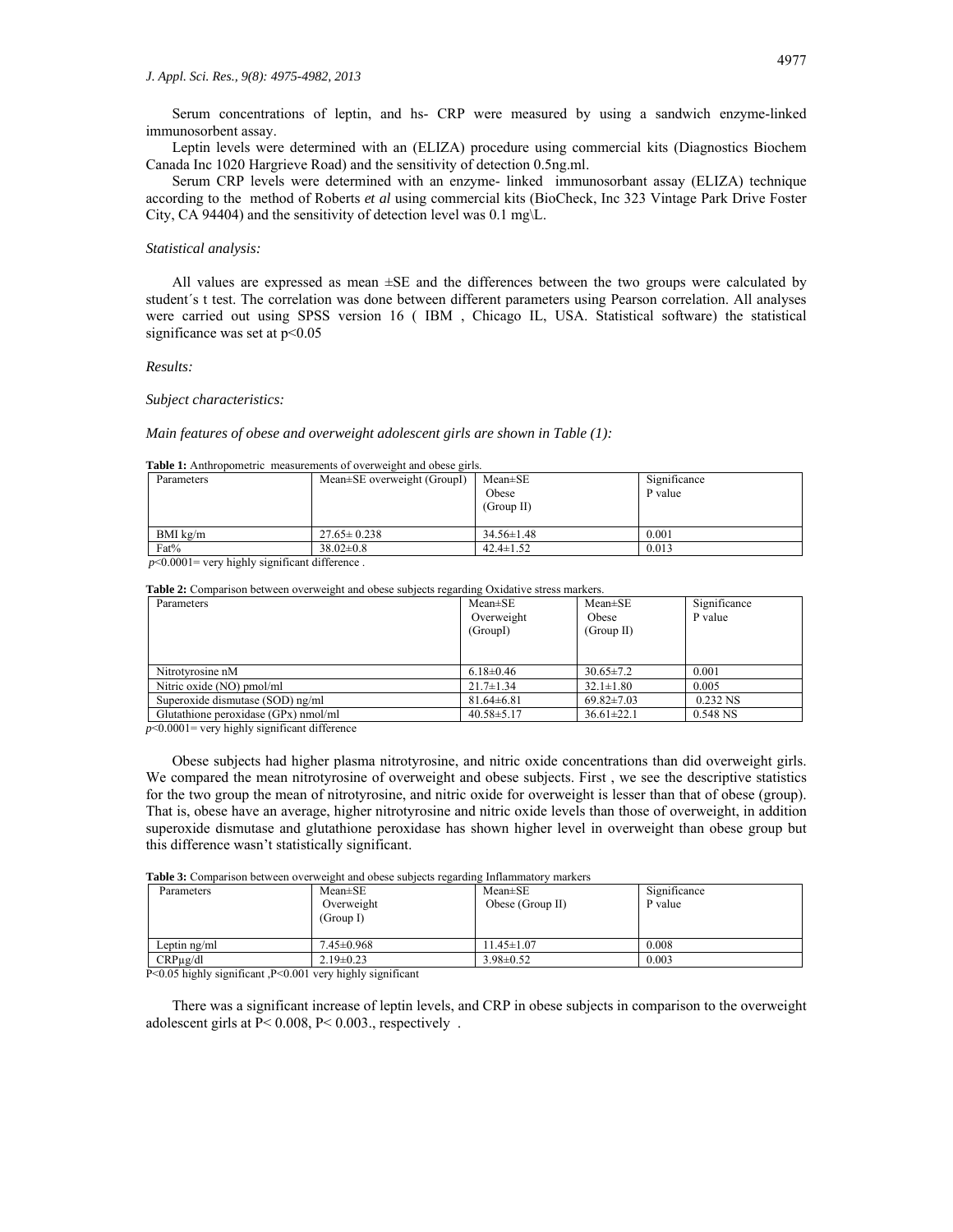

**Fig. 1:** A histogram showing the mean difference in overweight and obese adolescent girls in the different parameters of the study.

|  | Table 4: Correlation between different parameters of the study. |  |  |  |  |  |
|--|-----------------------------------------------------------------|--|--|--|--|--|
|--|-----------------------------------------------------------------|--|--|--|--|--|

| parameters                          | Nitric oxide<br>Pmol/ml                | Superoxide<br>dismutase<br>ng/ml       | Glutathione<br>peroxidase<br>nmol/ml   | <b>BMI</b><br>Kg/m2                    | Fat<br>percentage                      | $CRP\mu$ g/dl                          | Leptin<br>ng/ml                        |
|-------------------------------------|----------------------------------------|----------------------------------------|----------------------------------------|----------------------------------------|----------------------------------------|----------------------------------------|----------------------------------------|
| Nitrotyrosine nM                    | $r=0.262$<br>P < 0.043                 | $r = -0.187$<br>P < 0.153<br><b>NS</b> | $r = -0.104$<br>P < 0.430<br><b>NS</b> | $r = 0.777$<br>P<0.000                 | $r = 0.114$<br>P < 0.385<br><b>NS</b>  | $r = 0.565$<br>P < 0.0001              | $r=0.243$<br>P < 0.06<br><b>NS</b>     |
| Nitric oxide ng/ml                  |                                        | $r = -0.331$<br>P < 0.010              | $r = -0.134$<br>P < 0.306<br><b>NS</b> | $r=0.438$<br>P<0.000                   | $r=0.077$<br>P < 0.559<br><b>NS</b>    | $r=0.266$<br>0.040                     | $r=0.280$<br>p<0.030                   |
| Superoxide<br>dismutase ng/ml       | $r = -0.331$<br>P < 0.010              |                                        | $r=0.145$<br>P < 0.268<br><b>NS</b>    | $r = -0.254$<br>P < 0.05               | $r = -0.009$<br>P < 0.947<br><b>NS</b> | $r = -0.101$<br>P < 0.440<br><b>NS</b> | $r=0.184$<br>P < 0.66<br><b>NS</b>     |
| Glutathione<br>peroxidase<br>nmol/m |                                        | $r = -0.134$<br>P < 0.306<br><b>NS</b> |                                        | $r = -0.090$<br>P < 0.493<br><b>NS</b> | $r = -0.096$<br>P < 0.465<br><b>NS</b> | $r=0.125$<br>P < 0.340<br><b>NS</b>    | $r=0.095$<br>P < 0.472<br><b>NS</b>    |
| BMI Kg/m2                           | $r = 0.438$<br>P<0.0001                | $r = -0.254$<br>P < 0.05               | $r = -0.090$<br>P < 0.493<br><b>NS</b> |                                        | $r = -0.059$<br>P < 0.655<br><b>NS</b> | $r=0.745$<br>P < 0.0001                | $r=0.417$<br>P < 0.001                 |
| Fat percentage                      | $r = 0.0777$<br>P < 0.559<br><b>NS</b> | $r = -0.009$<br>P < 0.947<br><b>NS</b> | $r = -0.096$<br>P < 0.465<br><b>NS</b> | $r = -0.059$<br>P < 0.655<br><b>NS</b> |                                        | $r = -0.164$<br>P < 0.211<br><b>NS</b> | $r = -0.072$<br>P < 0.585<br><b>NS</b> |
| $CRP \mu g/dl$                      | $r = 0.266$<br>P < 0.040               | $r = -0.101$<br>P < 0.440<br><b>NS</b> | $r = 0.125$<br>P < 0.340<br><b>NS</b>  | $r=0.745$<br>P < 0.0001                | $r = -0.164$<br>P < 0.211<br><b>NS</b> |                                        | $r = -0.430$<br>P < 0.001              |
| Leptin ng/ml                        | $r = -0.280$<br>P < 0.030              | $r=0.184$<br>P < 0.160<br><b>NS</b>    | $r = -0.095$<br>P < 0.472<br><b>NS</b> | $r = -0.417$<br>P < 0.001              | $r = -0.072$<br>P < 0.585<br><b>NS</b> | $r=0.430$<br>P < 0.001                 |                                        |

\* Correlation is significant at the 0.05 level.

\*\*Correlation is significant at the 0.01 level.

Nitrotyrosine was positively correlated with BMI, nitric oxide, CRP at P<0.001, r=0.777; P<0.043, r=0.262; P< 0.001, r=0.565 respectively., In addition NO has shown a negative correlation with SOD and glutathione peroxidase at P< 0.01, r=-0.331; p<0.027, r=-0.286 respectively and a positive one with BMI, CRP, Leptin at P< 0.0001, r=0.438; P< 0.04, r=0.266; P< 0.03, r=0.280 respectively, SOD has shown a negative correlation with the BMI at P< 0.05, r=-0.254; but fat % doesn't shown any correlation with any parameter. BMI has shown a positive correlation with CRP, and Leptin at P< 0.001, r=0.747; P< 0.001, r=0.417 respectively, CRP has shown a positive correlation with leptin at  $P < 0.001$ , r=0.430.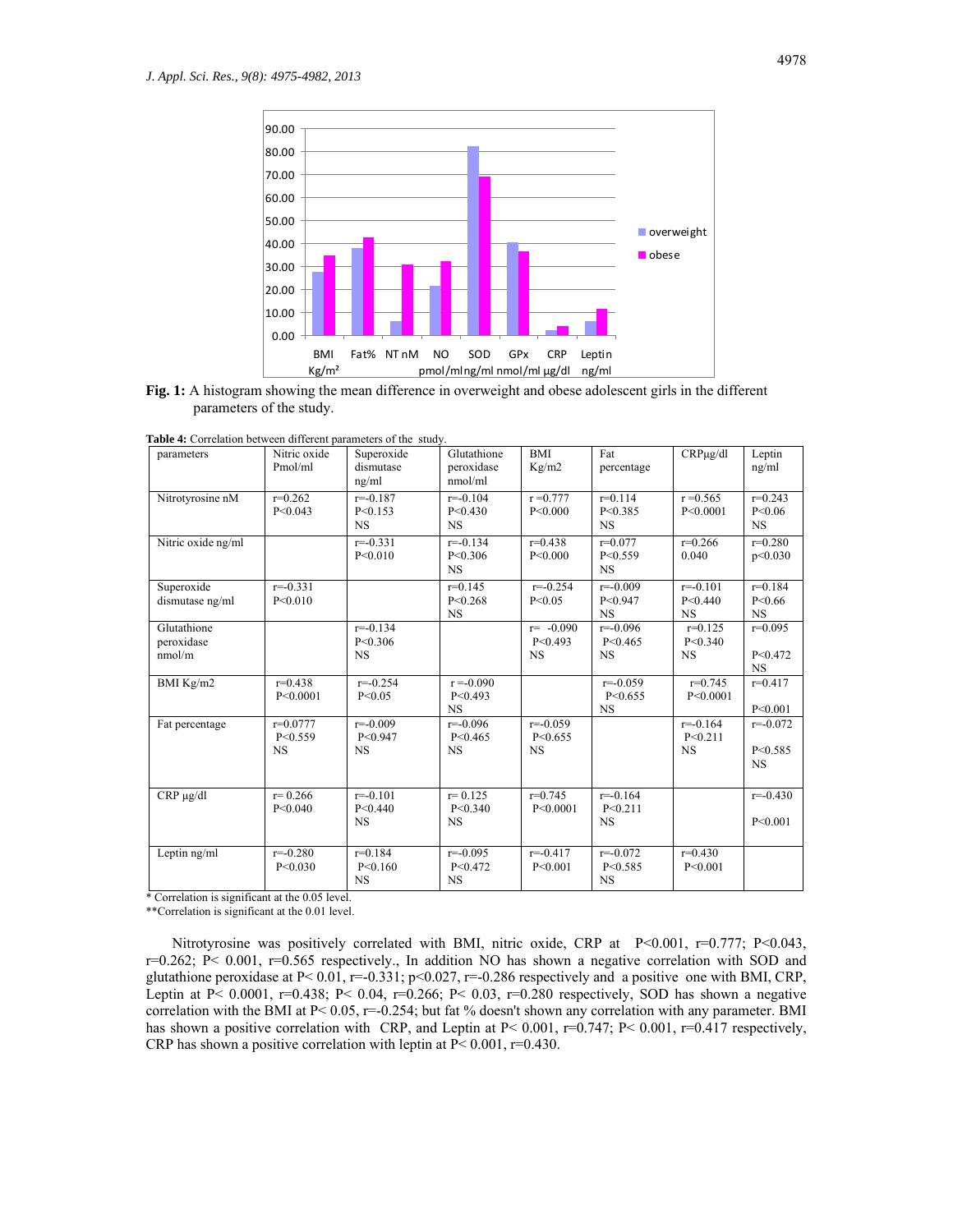

### *Discussion:*

According to the (WHO 2013) overweight and obesity were defined as an abnormal or excessive fat accumulation that may impair health . Esposito *et al*., 2006 and Sonia *et al*., 2013 revealed that induction of oxidative stress and inflammation (Faloia *et al*., 2011) are the key factors in obesity induced health impairment. The current study aimed at studying both key factors in obesity and the earlier stage of overweight, in a population of adolescent girls. In our study we found a significant increase in both the oxidative stress markers nitrotyrosine and nitric oxide and the inflammatory markers CRP and leptin in obese than overweight adolescent girls. Reactive oxygen species (ROS) are highly reactive derivatives of oxygen metabolism. In health , ROS are maintained at an optimal level due a balance between their production and elimination by enzymatic reaction of superoxide dismutase and glutathione peroxidase stress(Lassègue and Griendling 2010) on the other side, in pathological states such as the metabolic syndrome, an increased oxidant capacity coupled with decreased antioxidant capacity creates an umbalanced environment that results in oxidative stress (Sonia *et al* 2013). The increased levels of nitric oxide and nitrotyrosine and their significant positive correlation with each other demonstrated in this cross study could be attributed to the fact that nitric oxide (NO) and superoxide( $O2-$ ), are required for the nitration reaction, as the generation of 3NT involves both the reactive oxygen species (ROS) such as superoxide and hydrogen peroxide and the reactive nitrogen species (RNS) in nitric oxide, (Sun et al., 2007) therefore, 3NT is being considered as a marker of oxidative and nitrosative stress and also a marker of inflammation since the production of both ROS and RNS usually takes place at the inflammatory site (Villeneuve *et al*., 2003) .In addition the increased production of reactive oxygen species may also enhance the inflammatory response by activating redox-sensitive nuclear transcription factors such as AP-1 and NF-κB. These transcription factors are essential for the inducible expression of genes associated with immune and inflammatory responses, including cytokines, cell adhesion molecules, and inducible NO synthase (Lavrovsky *et al*., 2000).

The current study, revealed a significant increase in NO levels in obese girls than in their overweight counterparts and this was consistent with( Magdalena 2004) and was explained by her that this increase may be the result of increased synthesis of NO in adipose tissue, the activation of the inducible isoform of (iNOS) through inflammatory stimulants produces NO( Beck *et al*., 1999). NO can be transformed in reaction with another radical superoxide  $(O2<sup>-</sup>)$  to form peroxynitrate  $(ONOO<sup>-</sup>)$  This reaction between NO and  $O2<sup>-</sup>$  is extremely strong and three times faster than the rate at which superoxide dismutases scavenges O2<sup>-</sup> which explains the inverse correlation found between NO and SOD found in our results. The first evidence of peroxynitrate formation came from SOD as a catalyst of tyrosine nitration to detect peroxynitrite (Ischiropoulos *et al*., 1992), SOD catalyses tyrosine nitration by peroxynitrite, but would generally expected to reduce peroxynitrite formation by scavenging superoxide O2ˉ( Sampson *et al*., 1996). When obesity persists for a long time antioxidant sources can be depleted, decreasing the activity of enzymes such as superoxide dismutase (SOD) (Amirkhizi *et al*., 2007), which explains the inverse correlation between nitrotyrosine and SOD.

Previous studies done by (Alba *et al*., 2011 and Ozata *et al*., 2002) established an inverse relationship between adipose tissue and the activity of antioxidant enzymes such as superoxide dismutase and glutathione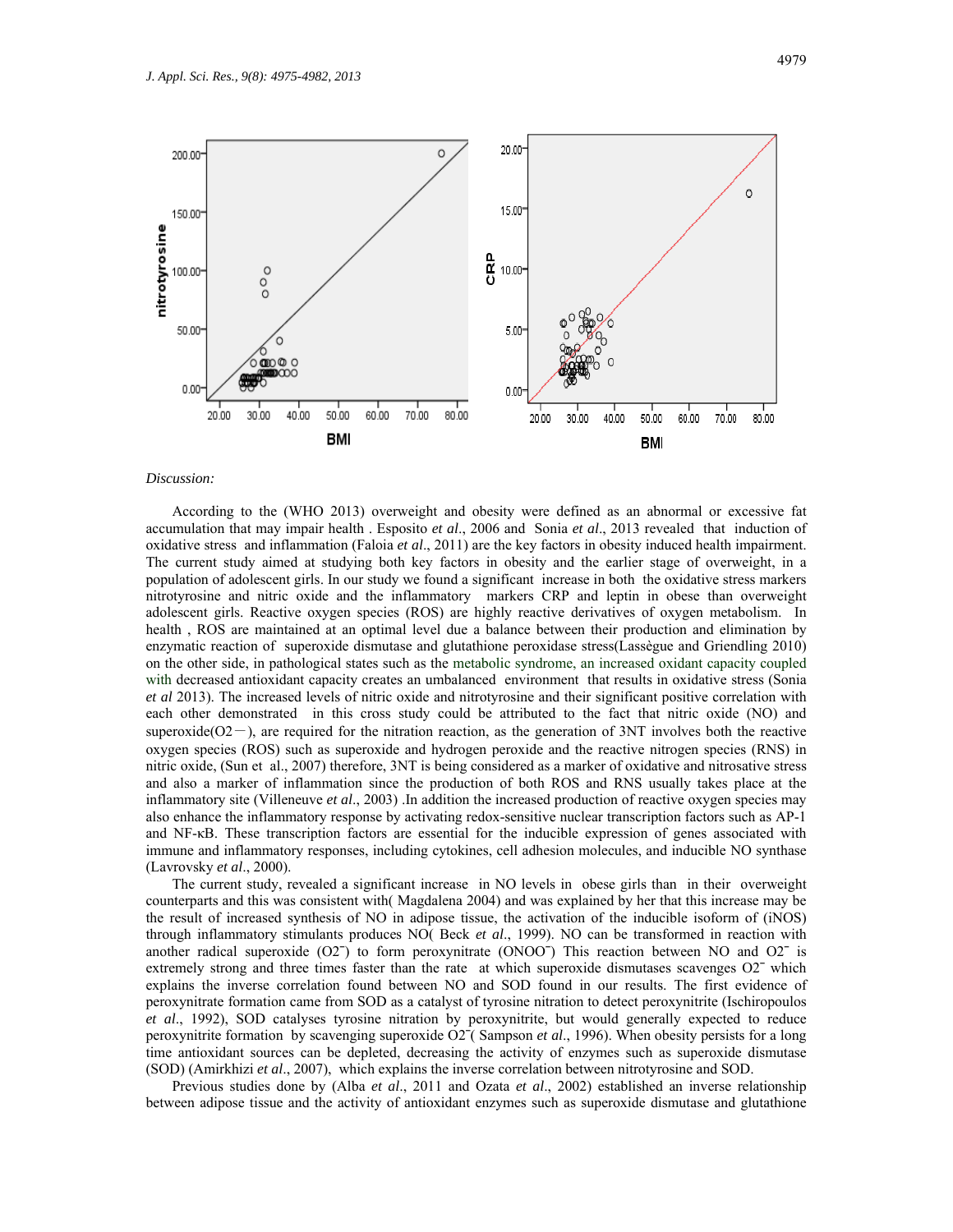peroxidase (GPx). It is worthnoting that these studies compared obese subjects to controls with normal BMI where the literature is scarce in studies comparing obese to overweight subjects. In our study we didn't find any statistically significant difference in the levels of the antioxidant enzymes (SOD and GPx) between obese and overweight subjects . This finding encourages us to speculate a similar susceptibility to oxidative stress between overweight and obese subjects despite our finding of increased levels of oxidative stress markers in the later group than the former . In addition we found a positive correlation between CRP, nitrotyrosine and nitric oxide this was consistent with (Abramson *et al*., 2005 and Cottone *et al*., 2006) who found that CRP was increased by increased oxidative stress. The sensitivity of CRP and other biomarkers of oxidative damage are higher in individuals with obesity and correlates directly with BMI( Phil *et al*., 2006) in contrast antioxidant defense markers are lower according to body fat and obesity (Chrysohoou *et al*., 2007and Harwich *et al*., 2007). In addition our results showed an increase in leptin levels in obese subjects and a positive correlation between leptin and CRP. Elevated leptin levels underlie the low grade proinflammatory state associated with human obesity because in inflammation , leptin acts directly on macrophages to increase phagocytic activity , and proinflammatory cytokine production also excerts an effect on T- cells, monocytes , neutrophil and endothelial cells( Loffreda *et al*., 1998. Fonseca, *et al*., 2007) found that when leptin is administred ,an increased levels of CRP are produced thus providing its inflammatory effect which let (Shamsuzzaman *et al*., 2004) demonstrated that leptin could induce the production of CRP. In addition (Buettner *et al*., 2002) reported a correlation between serum leptin concentrations and CRP that have been shown to be positively associated with BMI (Bastard *et al*., 2000).

## *Conclusions:*

This study highlights an important observation which is that overweight girls are susceptible to the oxidative damage as obese girls, and There is a need to loose weight to approve the potential of antioxidant enzymes and to decrease the oxidative stress and inflammatory markers in obese and overweight adolescent girls.

We concluded from this study , that overweight girls may be as much susceptible to oxidative stress as obese girls , where we suggest future studies to reveal the underlying mechanisms of antioxidative machine exhaustion and the BMI cut-off level above which this machine loses function.

Conflict of interest.

There is no conflict of interest.

Submission declaration and verification.

This work described has not been published previously, and the publication was approved by all authors and if accepted it will not be published elsewhere in English or any other language.

# **Abbreviations**

T2DM: typeII diabetes mellitus, SOD:superoxide dismutase, GPx: glutathione peroxidase, CRP: C- reactive protein, WHO:World health organization, BMI: body mass index, ONOOˉ: Peroxynitrite,O2ˉ: Superoxide, NO: nitric oxide, RNS: reactive nitrogen species, ROS: reactive oxygen species, 3NT: 3 Nitrotyrosine.

Competing interests

The authors declare that they have no competing interests

# **Acknowledgements**

This work was supported by the National Research center.

# **References**

Abramson, J.L., W.C. Hopper, D.P. Jones, S. Ashaq, S.D. Rhodes, W.S. Weintraub, D.G. Harrison, A.A. Quyyumi, V. Vaccarino, 2005. " Association between novel oxidative stress markers and C reactive protein among adults without clinical coronary heart disease". Atherosclerosis, 178: 115-121.

Ahima, R.S., J.S. Flier, 2000. Leptin. Annu Rev Physiol, 62: 413-37.

- Alba, F.S., M.S. Edwardo, B.J.E.S. Marandali, M-G. Angel, E.C. Cesar, 2011. Inflammation, oxidative stress ,and obesity. *Int J. MOL Sci*, 12: 3117-3132.
- Amirkhizi, F., F. Siassi, S. Minaie, M. Djalali, A. Rahimi, M.M. Chamari, 2007. Is obesity associated with increased plasma lipid peroxidation and oxidative stress in woman. ARYA AtherosclerJ, 2: 189-192.
- Bastard, J.P., B.E. Jardel, E. Bruckert, P. Blondy, J. Capeau, M. Laville, H. Vidal, B. Hainque, 2000. Elevated levels of interleukin -6 are reduced in serum and subcutaneous adipose tissue of obese women after weight loss .J. Clin Endocrinol Metab, 85: 33-38.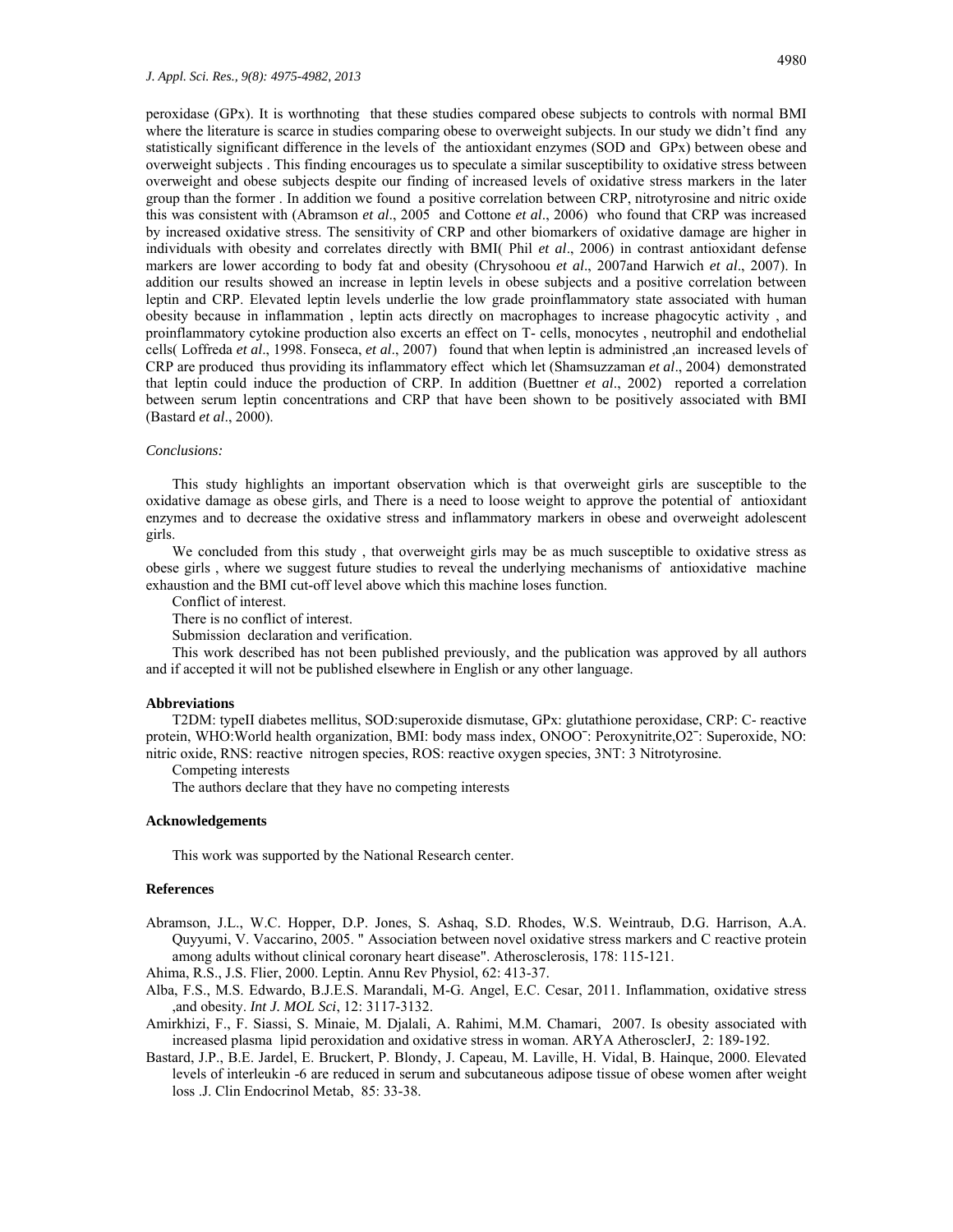- Beck, K-F., W. Eberhardt, S. Frank, A. Huwilaer, U.K. Messmer, H. Mühl and Pfeilschifter, 1999. Inducible NO synthase : role in cellular signaling. Journal of Experimental Biology, 202: 645-653.
- Bradly, R.L., K.A. Cleveland, B. Cheatham, 2001. The adipocyte as a secretory organ. Mechanism of vesicle transport and secretory pathways. Recent Prog Horm Res, 56: 329-358.
- Buettner, R., L.C. Bollheimer, B. Zietz, W. Drobnik, K. Lackner, G. Schmitz, J. Scholmerich, K.D. Palitzsch, 2002. Definition and characterization of relative hypo- and hyperleptinemia in a large Caucasian population. J Endocrinol., 175: 745-56.
- Chan, R.S., J. Woo, 2010. Prevention of overweight and obesity How effective is the current public health approach. Int. J. Environ. Res Public health, 7: 765-783.
- Chrysohoou, C., D.B. Panagiotakos, C. Pitsavos, I. Skoumas, L. Papademetriou, M. Economou, C. Stefanadis, 2007. The implication of obesity on total antioxidant capacity apparently healthy men and women : The ATTICA study. Nut. Metab. Cardiovas. Dis, 17: 590-597.
- Cottone, S., G. Mule, E. Nardi, A. Vadalaˋ, M. Guarneri, C. Briolotta, R. Arsena, A. Palermo, R. Riccobene, G. Cerasola, 2006. Relation of C- reactive protein to oxidative stress and to endothelial activation in essential hypertension. American journal of hypertension, 19: 313-318.
- Das, U.N., M.D. Fams, 2001. Is obesity an inflammatory condition. *Nutrition*, 17: 953-966.
- Esposito, K., M. Ciotola, D. Giugliano, 2006. Oxidative stress in the metabolic syndrome. J. Endocrinol. Invest, 29: 791-795.
- Faloia, E., G. Michetti, M. De Robertis, M.P. Luconi, G. Furlani, M. Boscaro, 2012. Inflammation as a link between obesity and metabolic syndrome. Journal of nutrition and Metabolism, 2011: 1-7.
- Farah, A.K., F.K. Mohd, 2010. Inflammation and acute phase response. International Journal of Applied Biology and Pharmaceutical Technology, I: 312-322.
- Fonseca- Alaniz, M.H., J. Takada, M.I. Alonso- Vale, F.B. Llima, 2007. Adipose tissue as an endocrine organ : From theory to practice. J. Pediatr, 83: S192-S20.
- Halliwell, B., J.M.C. Gutteridge, 1999. Oxidative stress ; in Free radicals in biology and medicine 1999, Haliwell B and Gutteridge JMC eds, 3<sup>rd</sup> Ed, Oxford University Press New York, 246-350.
- Hartwich, J., J. Goralska, D. Siedlecka, A. Gruca, M. Trzos, A. Dembinska-Kicc, 2007. Effect of supplementation with vitamin E and C on plasma hsCRP level and cobalt albumin binding score as markers of plasma oxidative stress in obesity. *Genes Nutr*, 2: 151-154.
- Ignarro, L.J., C. Napoli, J. Loscalzo, 2002. Nitric oxide donors and cardiovascular agents , modulating the bioactivity of nitric oxide an overview. Circ Res., 90: 21-28.
- Ischiropoulos, H., L. Zhu, J.S. Beckman, 1992. Peroxynitrite formation from macrophage derived nitric oxide . *Arch Biochem Biophys*, 298: 446-451.
- Jang, E.H., C.S. Park, S.K. Lee, J.E. Pie, J.H. Kang, 2007. Excessive nitric oxide attenuates leptin- mediated signal transducer and activator of transcription activation .Life science, 80: 609-617.
- Kulwant, S., K.S. Aulak, M. Masaru, Lin Yan, A. Karen, 2001. Proteomic method identifies proteins nitrated in vivo during inflammatory challenge. Proc Natl Acad Sci U S A. 98: 12056-61.
- Lassègue, B., K.K. Griendling, "NADPH oxidases 2010. Functions and pathologies in the vasculature." Arteriosclerosis, Thrombosis, and Vascular Biology, 30: 653-661.
- Lavrovsky, Y., B. Chatterjee, R.A. Clark, A.K. Roy, 2000. Role of redox-regulated transcription factors in inflammation, aging and age-related diseases. Exp Gerontol., 35: 521-532.
- Loffreda, S., S.Q. Yang, H.Z. Lin, C.L. Karp, M.L. Brengman, D.J. Wang, A.S. Klein, G.B. Bulkley, C. Bao, P.W. Noble, M.D. Lane, A.M. Diehl, 1998. Leptin regulates proinflammatory immune responses. *FASEB. J*. 12: 57-65.
- Magdalena, O.G., Z.M. Barbara, J. Joanna, Z. Aleksander, 2004. Serum concentrations of nitric oxide, tumor necrosis factor (TNF)-α and TNF soluble receptors in women with overweight and obesity. *Metabolism*, 53: 1268-1273.
- Montero, D., G. Walther, A. Perez-Martin, E. Roche, A. Vinet, 2012. Endothelial dysfunction, inflammation and oxidative stress in obese children and adolescents: markers and effects of life style intervention. Obesity Reviews, 13: 441-455.
- Murata, M., S. Kawanishi, 2004. Oxidative DNA damage induced by nitrotyrosine, a biomarker of inflammation. Biochem Biophys Res Commun, 316: 123-8.
- National Center for Health Statistics, 2002. Prevalence of overweight among children and adolescents: United States, 1999–2000. Atlanta, GA: Centers for Disease Control and Prevention.
- Ozata, M., M. Mergen, C. Oktenli, A. Aydin, S.Y. Sanisoglu, E. Bolu, M.I. Yilmaz, A. Sayal, A. Isimer, I.C. Ozdemir, 2002. Increased oxidative stress and hypozincemia in male obesity. Clin. Biochem , 35: 627-631.
- Pihl, E., K. Zilmer, T. Kullisaar, C. Kairane, A. Magi, M. Zilmer, 2006. Atherogenic inflammatory and oxidative stress markers in relation to overweight values in male former atheletes. Int. J. Obesity, 30: 141- 146.